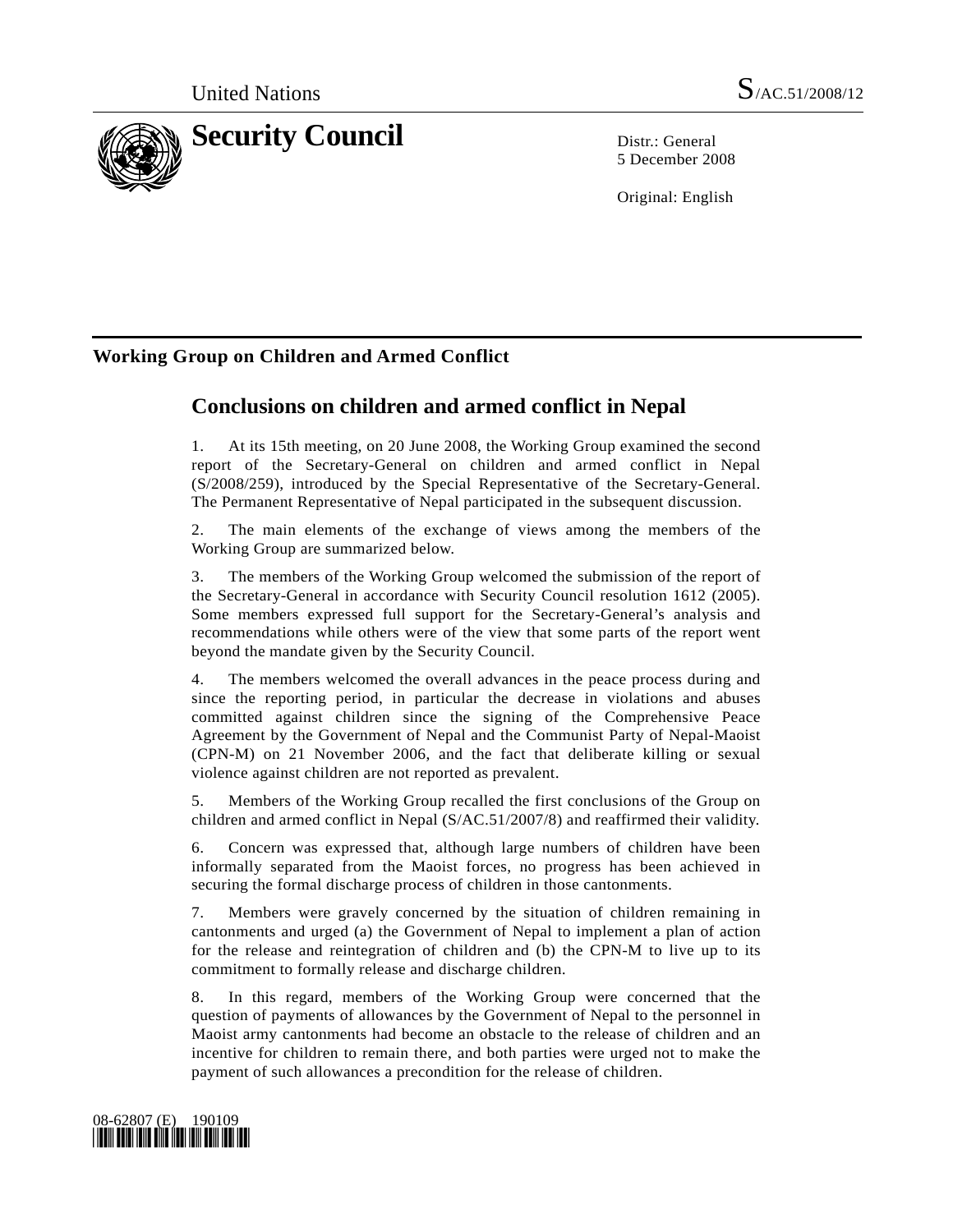9. Grave concern was also expressed about the more frequent recruitment of children and activities that increase their vulnerability to re-recruitment by a number of illegal armed groups in the Terai region.

10. Members of the Working Group expressed particular concern regarding the situation of the girl child.

11. The Government of Nepal was urged to end impunity by criminalizing the recruitment and use of children in violation of applicable international law and by taking all the steps necessary to ensure effective accountability for violations and abuses committed against children in armed conflict, and in this regard, the importance of the roles of the police and the army were emphasized.

12. Members of the Working Group underlined the need for all the armed groups, bearing in mind relevant provisions of Security Council resolution 1612 (2005), to start or to increase their cooperation with relevant United Nations agencies, in particular with the United Nations Children's Fund (UNICEF).

13. The cooperation of the Government of Nepal with the Working Group and the office of the Special Representative of the Secretary-General, in particular its invitation to the Special Representative to visit Nepal, was welcomed.

14. The Permanent Representative of Nepal:

 (a) Took note of the recommendations of the report and ensured the full cooperation of his Government with the Working Group;

 (b) Underlined the significant milestones in the peace process since the reporting period, in particular the election of a constitutional assembly and the improvement of the situation of children;

 (c) Requested the Working Group to take those political developments into account in its consideration of the situation;

 (d) Reaffirmed that, since the November 2006 peace agreement, there has been a substantial decrease in the number of children enrolled in armed groups and that the Government of Nepal, in cooperation with United Nations agencies, was preparing an action plan for the release of children;

 (e) Reiterated his Government's willingness to cooperate with the Working Group in the implementation of Security Council resolution 1612 (2005), and ensured the Group that the Government was looking forward to the visit of the Special Representative of the Secretary-General in Nepal.

15. Further to the meeting, and consistent with applicable international law and relevant Security Council resolutions, including Security Council resolution 1612 (2005), the Working Group agreed to the following.

#### **Recommendations to the Security Council**

16. The Working Group agreed to recommend that the President of the Security Council transmit letters from the Chairman of the Working Group addressed:

#### *To the Government of Nepal*

 (a) *Welcoming*: (i) The overall improvements in the peace process since the reporting period; (ii) the decrease in violations and abuses committed against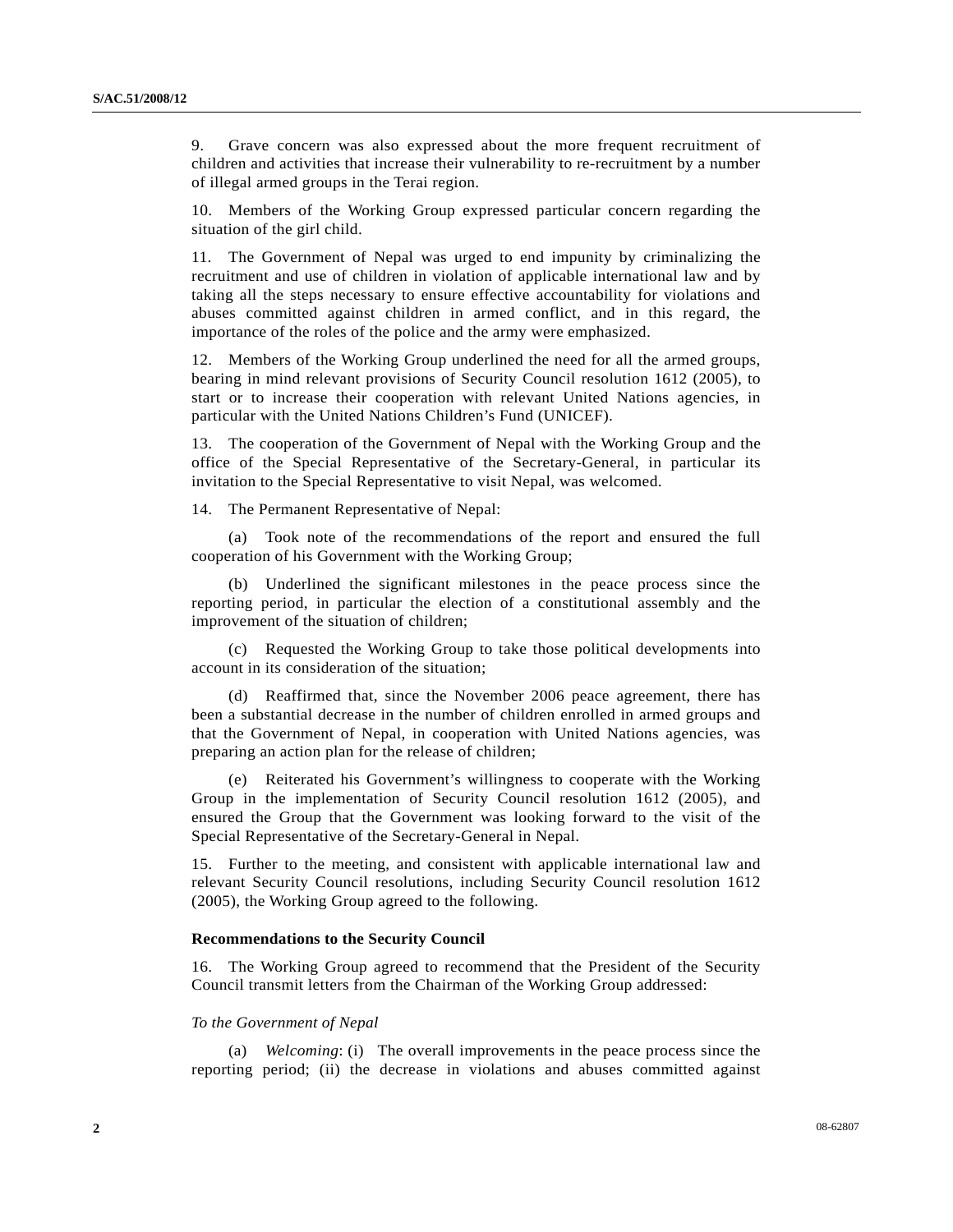children since the signing of the Comprehensive Peace Agreement by the Government of Nepal and CPN-M on 21 November 2006; and (iii) the cooperation of the Government with the international community and the renewed invitation to the Special Representative of the Secretary-General to undertake a mission in Nepal;

 (b) *Urging* it, bearing in mind the special responsibility of the Minister of Women, Children and Social Welfare, to:

Devise, with the United Nations country team, a system for retroactive formal discharge of children who have been informally released by the Maoist army, and to secure reintegration and rehabilitation assistance for these children;

 (ii) Ensure the immediate and unconditional release of all children remaining in cantonments, and continue its cooperation with the United Nations Mission in Nepal (UNMIN) and UNICEF for their reintegration;

 (iii) Take all necessary steps to ensure also that illegal armed groups put an end to the recruitment, re-recruitment and use of children, in particular in the Terai region, including by ensuring public security;

 (iv) Make a clear commitment to lead in the reintegration of children associated with armed forces and armed groups and intensify efforts, in collaboration with CPN-M and the United Nations, to set up an effective, wellresourced and well-monitored programme for the release and reintegration of these children; continue to pay particular attention, in the reintegration and rehabilitation process, to the special needs of girls affected by the conflict, in particular those associated with armed groups;

 (c) *Also urging* it, bearing in mind the conclusions of the Working Group in its first report on children and armed conflict in Nepal (S/AC.51/2007/8), to:

 (i) Fully implement relevant international treaties, in particular the Convention on the Rights of the Child and its Optional Protocol on the involvement of children in armed conflict and the Geneva Conventions of 1949, within the domestic legal system, including by enacting a law criminalizing the abduction, recruitment and use of children in violation of applicable international law;

 (ii) Take all steps necessary to put an end to impunity by ensuring the effective accountability for violations and abuses committed by all parties during and after the conflict, in particular by investigating all allegations of recruitment and use of children, killings and maimings, abductions, attacks on schools and hospitals, sexual violence and denial of humanitarian access, and prosecuting the perpetrators of such actions, and in this regard to refer, where appropriate, to the bill setting up the Truth and Reconciliation Commission;

 (iii) Ensure that the judicial system provides children who are victims of or witnesses to the conflict with adequate protective measures and to utilize child sensitive procedures, including by ensuring that children who have committed crimes in armed conflict are considered primarily as victims;

 (iv) Increase its cooperation in this field with UNMIN and relevant United Nations agencies, in particular UNICEF, the United Nations Development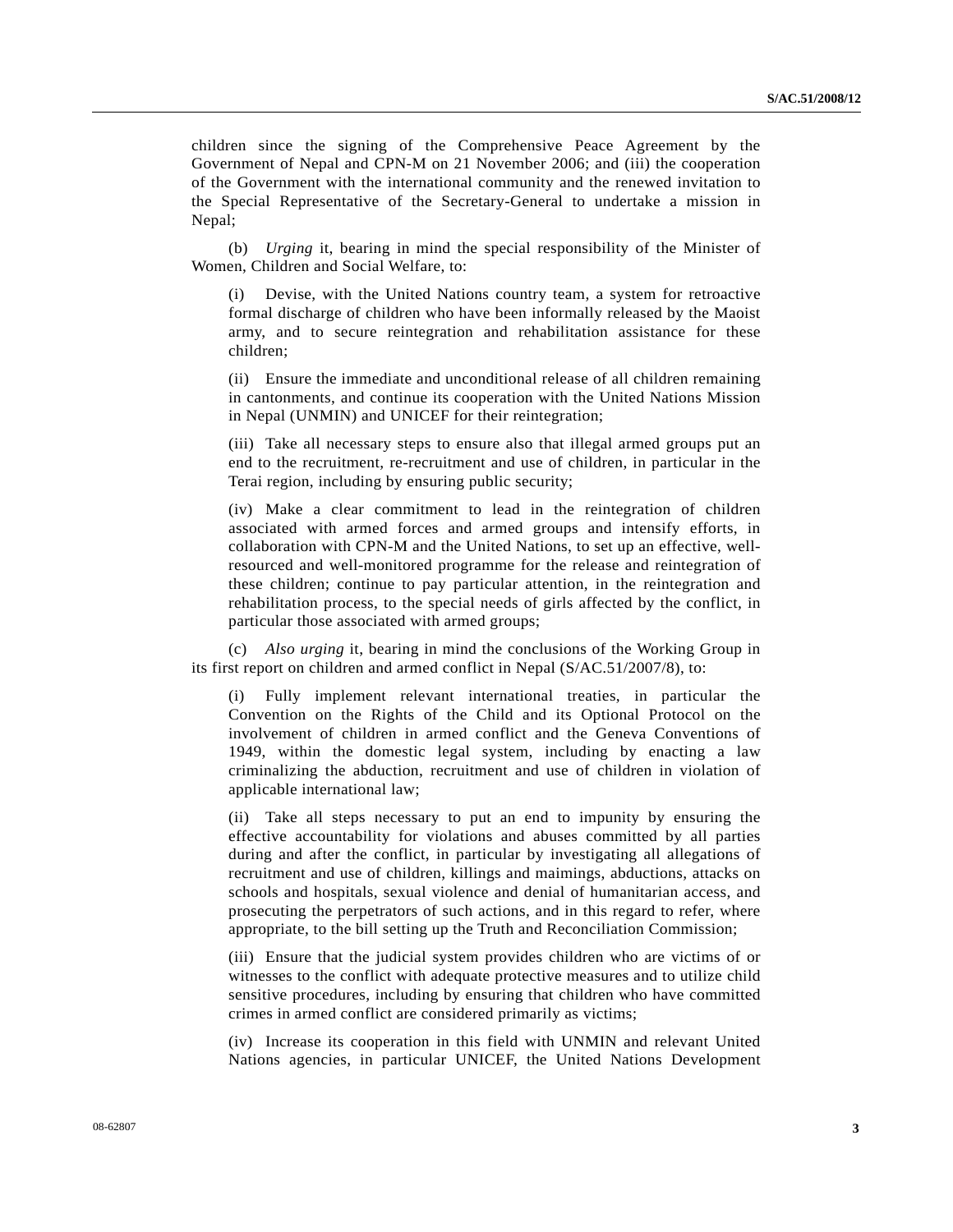Programme and the Office of the United Nations High Commissioner for Human Rights;

 (d) *Requesting* it to call upon CPN-M to honour its commitments undertaken in the Comprehensive Peace Agreement and the Agreement for Monitoring the Management of Arms and Armies by:

 (i) Immediately and unconditionally releasing children who remain in the cantonments, bearing in mind, inter alia, the statement of the Special Representative of the Secretary-General of 25 August 2008, and, to that end, agree on a concrete time-bound action plan and follow-up on its implementation;

 (ii) Putting and end to all obstacles to the reintegration of cantoned children, including by de-linking the release of children to the question of the payment of Government allowances to the personnel in the cantonments and by ending obstruction to the work of child protection agencies;

 (iii) Working closely with the Task Force to urgently address the situation of children informally released from the Maoist army who were later forcibly recruited by Terai armed groups, and assisting in bringing to justice those responsible for the recruitment of children;

 (iv) Requesting it to call on armed groups in the Terai region to end violations and abuses committed against children, including the recruitment and use of all children;

 (v) Also requesting it to call on all armed groups to end the recruitment and use of children in violent activities that increase their vulnerability to violations and re-recruitment;

#### *To the Secretary-General*

 (e) *Asking* him to request his Special Representative to visit Nepal to draw attention to the need to include the protection of children's rights in the post transition policies of the Government of Nepal and to encourage it to pursue its efforts in ending the recruitment, re-recruitment and use of children in violation of applicable international law and impunity of the perpetrators of all abuses against children;

 (f) *Requesting* him to ensure that a child protection capacity is preserved in phasing out the activities of UNMIN, with a view to facilitating, inter alia, the discharge of all children present in the containment camps;

 (g) *Commending* the work of the Children Associated with Armed Forces and Armed Groups Working Group, in particular the implementation of its reintegration programme since July 2007;

 (h) *Inviting* the entities of the United Nations system in Nepal to support the Government of Nepal by:

 (i) Continuing to monitor and report on grave violations and abuses committed against children, contributing to ending impunity for those violations and abuses and supporting the national system in its law enforcement activities;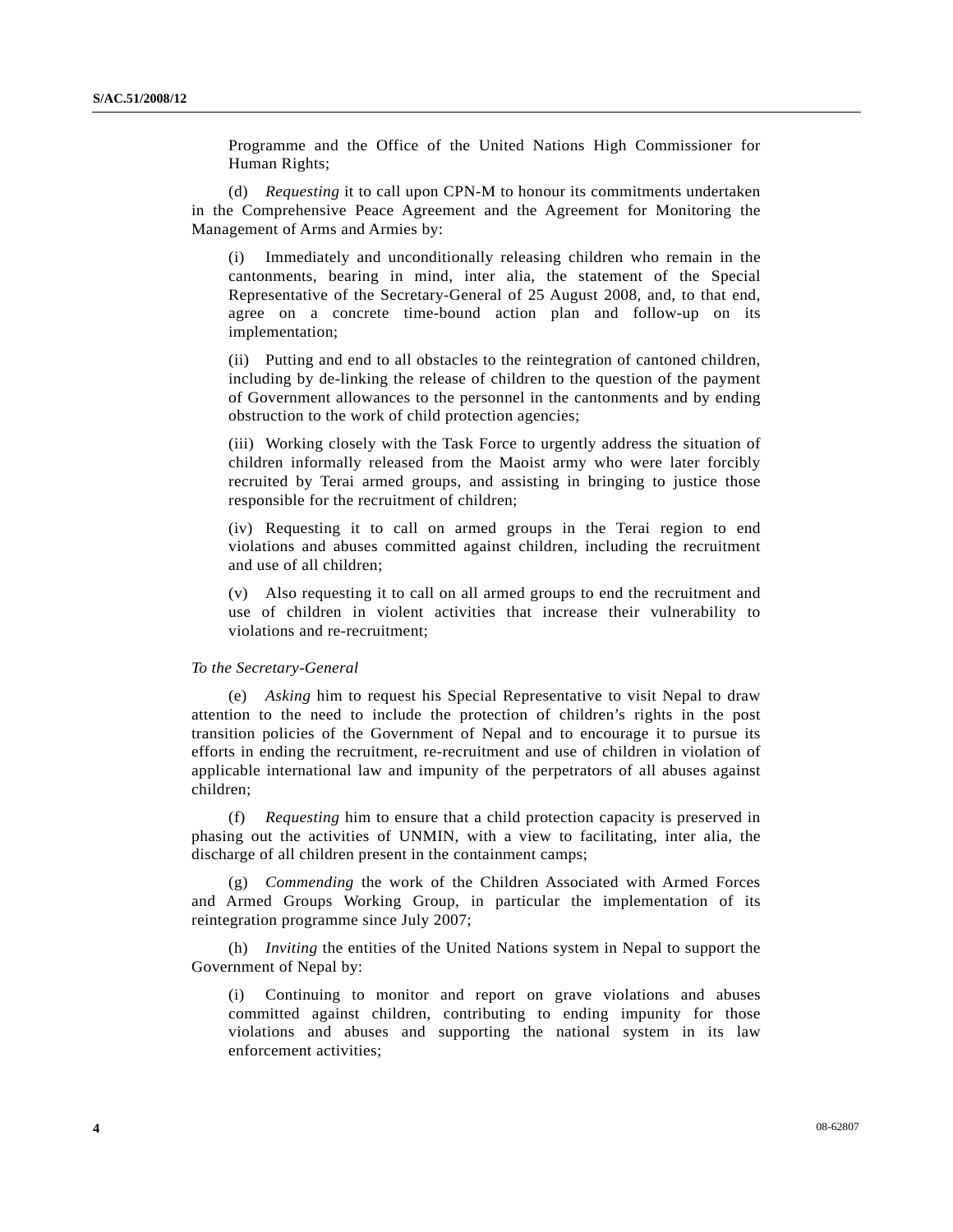(ii) Continuing to address, in close cooperation with the Government, the socio-economic issues, which will also contribute to addressing the welfare and health of children affected by armed conflict, including by strengthening its national institutions to implement national action plans, providing assistance in the implementation of full rehabilitation and reintegration programmes, and contributing to strengthening the educational system;

 (iii) Addressing the long-term effects of armed conflict on children by supporting the development of an adequate health-care system to facilitate their full recovery, including special attention to psychological care for all children affected by armed conflict and appropriate health care and services for affected girls;

 (iv) Welcoming the work of the Task Force on Children and Armed Conflict in Nepal and its review of performance in order to further strengthen its advocacy and coordination efforts.

### **Direct action by the Working Group**

17. The Working Group agreed to address letters from the Chairman:

 *To the Special Representative of the Secretary-General to the United Nations Mission in Nepal* 

 (a) *Commending* the work of Child Protection Advisers in UNMIN and their continued efforts to ensure the protection of children in Nepal, and requesting him to:

 (i) Continue to allocate human and technical resources to ensure that all children affected by the conflict in all regions are covered under the monitoring and reporting mechanism;

 (ii) Continue to advocate for greater protection of children and to continue the dialogue with all stakeholders to ensure that the commitments of the parties to the Comprehensive Peace Agreement regarding the protection of children are carried out, primarily the agreement on an action plan for the release of all children in the Maoist army between the Government and CPN-M, implemented in cooperation with United Nations agencies and in line with previous agreements;

 (iii) Engage in a dialogue with the armed groups of the Terai region that have recruited children in their ranks.

#### *To the World Bank and donors*

(b) *Requesting* them to continue to:

 (i) Ensure that sufficient resources are made available to support programmes for the release, return and reintegration of children associated with armed groups to their respective families and communities, including the programme of the Children Associated with Armed Forces and Armed Groups Working Group, with due consideration to the longer-term requirements of such programmes for children;